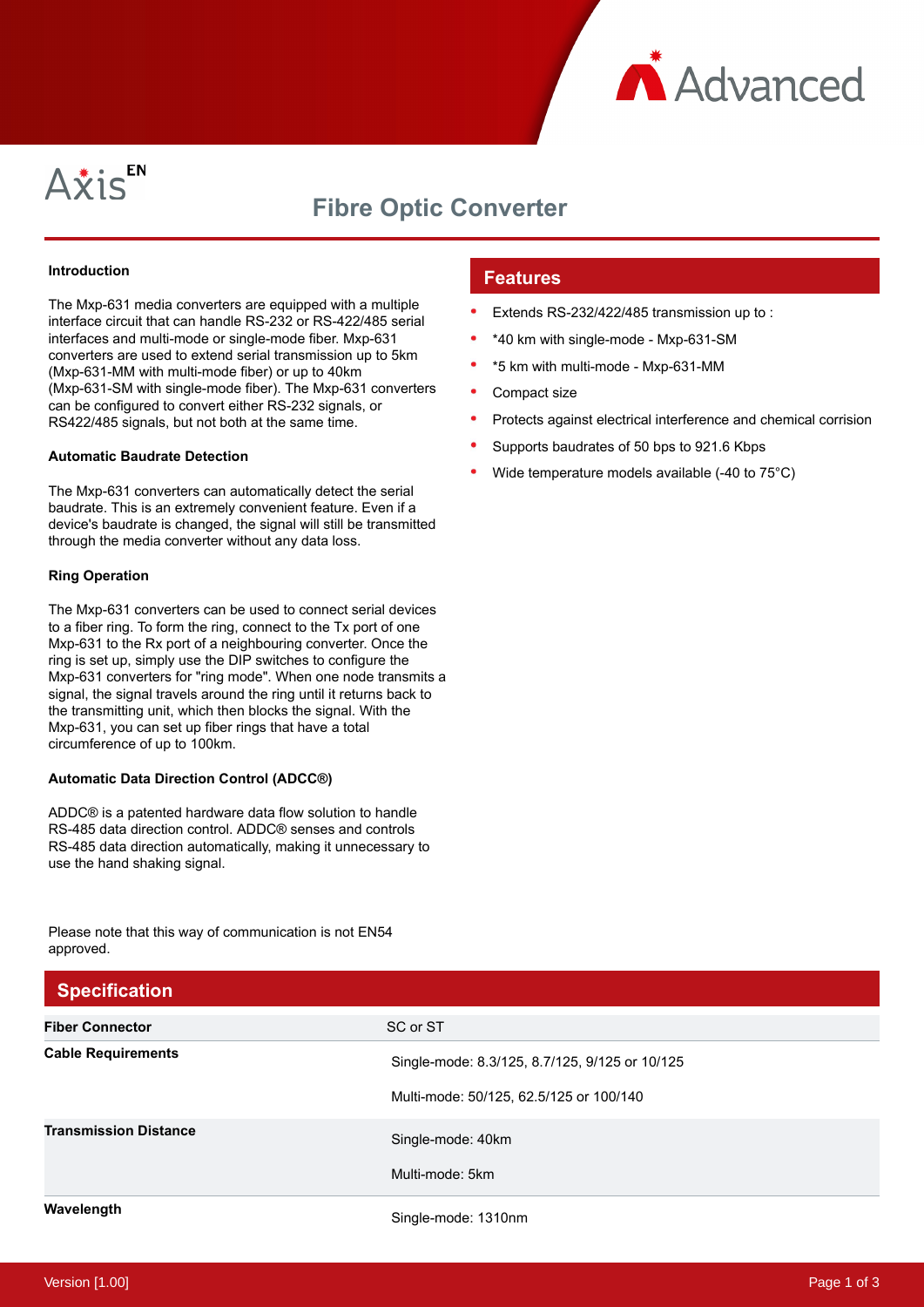|                                    | Multi-mode: 850nm                                    |
|------------------------------------|------------------------------------------------------|
| <b>Tx Output</b>                   | Single-mode: > -5dBm                                 |
|                                    | Multi-mode: > -5dBm                                  |
|                                    |                                                      |
| <b>Rx Sensitivity</b>              | Single-mode: -25 dBm                                 |
|                                    | Multi-mode: 20 dBm                                   |
| <b>Point-to-point Transmission</b> | Half-duplex or Full duplex                           |
| <b>Ring Transmission</b>           | Half-duplex                                          |
|                                    |                                                      |
| RS-232/422/485 Side:               |                                                      |
| <b>Connector</b>                   | <b>Terminal Block</b>                                |
| RS-232 Signals                     | Tx, Rx, GND                                          |
| RS-422 Signals                     | TxD+, TxD-, RxD+, RxD-, GND                          |
| RS-485-4w Signals                  | TxD+, TxD-, RxD+, RxD-, GND                          |
| RS-485-2w Signals                  | Data+, Data-, GND                                    |
|                                    |                                                      |
| <b>Physical Characteristics:</b>   |                                                      |
| <b>Housing</b>                     | Aluminium                                            |
| <b>Dimensions</b>                  | Without ears: 67 x 100 x 22mm (2.64 x 3.94 x 0.87in) |
|                                    | With ears: 90 x 100 x 22mm (3.54 x 3.94 x 0.87in)    |
|                                    |                                                      |
|                                    |                                                      |
| <b>Enviromental Limits:</b>        |                                                      |
| <b>Operating Temperature</b>       | Standard Models: 0 to 60°C (32 to 140°F)             |
|                                    |                                                      |
|                                    | Wide Temp Models: -40 to 75°C (-40 to 167°F)         |
| <b>Operating Humidity</b>          | 5 to 95% RH                                          |
| <b>Storage Temperature</b>         | -40 to 75°C (-40 to 167°F)                           |
|                                    |                                                      |
| <b>Power Requirements:</b>         |                                                      |
| <b>Input Voltage</b>               | 12 to 48 VDC                                         |
| <b>Power Consumption</b>           | 140ma @ 12V                                          |
| <b>Power Line Protection</b>       | 2 Kv Burst (EFT), EN61000-4-4                        |
|                                    | 2 Kv Surge, EN61000-4-5                              |
| <b>Voltage Reversal Protection</b> | Protects against V+/V- reversal                      |
| <b>Over Current Protection</b>     | 1.1A (protects against two signals shorted together) |
|                                    |                                                      |
| <b>Regulatory Approvals:</b>       |                                                      |
| <b>FCC</b>                         | Part 15 Subclass B                                   |
| <b>UL/CUL</b>                      | UL60950-1                                            |
| <b>EMI</b>                         | EN55022 1998, Class B                                |